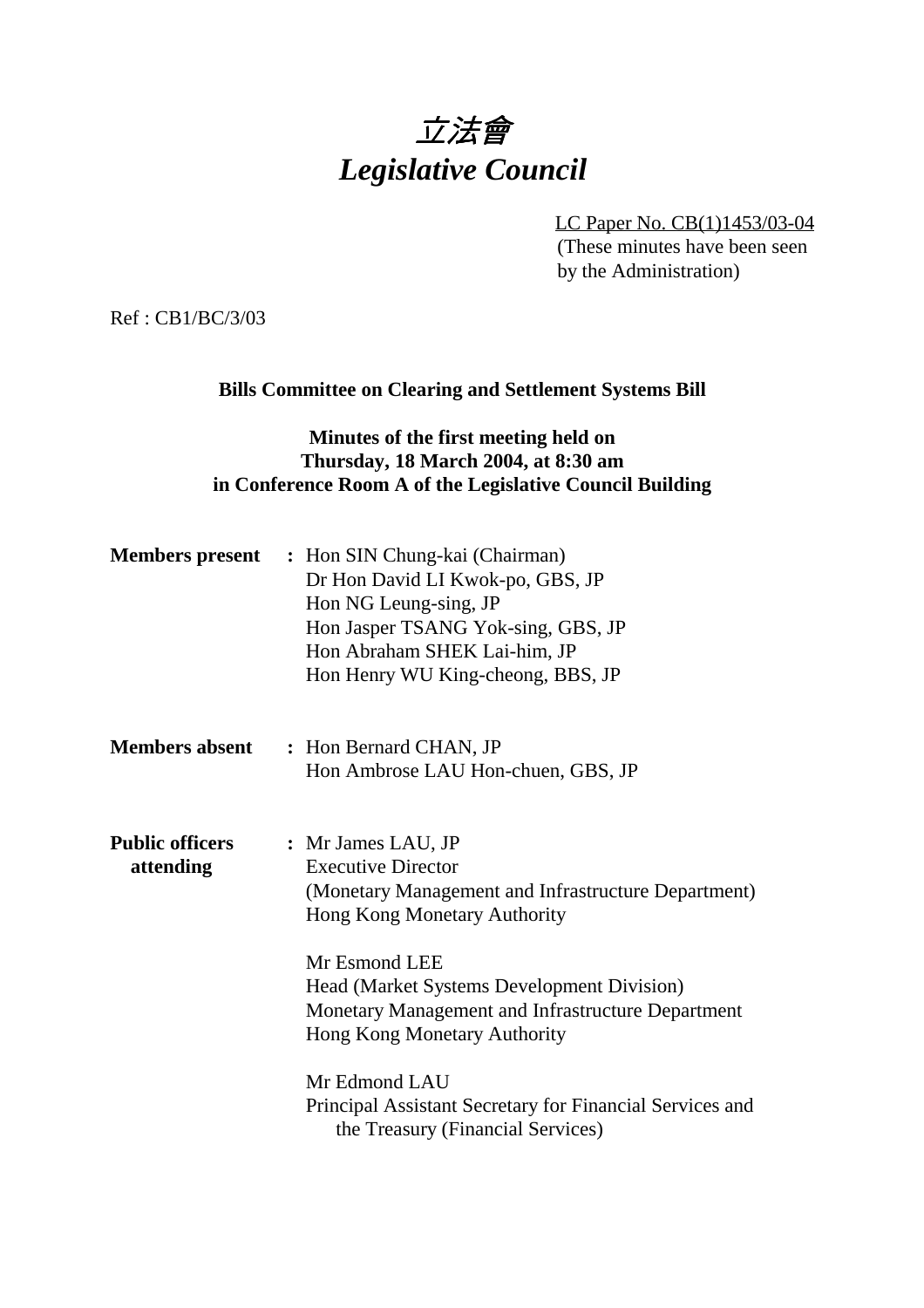|                                              | Mr Clement CHAN<br>Assistant Secretary for Financial Services and the Treasury<br>(Financial Services) |  |
|----------------------------------------------|--------------------------------------------------------------------------------------------------------|--|
|                                              | Mr Jonothan ABBOTT<br>Senior Assistant Law Draftsman<br>Department of Justice                          |  |
|                                              | Ms Lonnie NG<br><b>Senior Government Counsel</b><br>Department of Justice                              |  |
| <b>Clerk in attendance:</b> Miss Salumi CHAN | Chief Council Secretary (1)5                                                                           |  |
| <b>Staff in attendance : Ms Connie FUNG</b>  | <b>Assistant Legal Adviser 3</b>                                                                       |  |
|                                              | Ms Rosalind MA<br>Senior Council Secretary (1)8                                                        |  |

#### Action

## **I. Election of Chairman**

Mr SIN Chung-kai was elected Chairman of the Bills Committee.

| Η. | <b>Meeting with the Administration</b><br>(LC Paper No. CB(3)206/03-04 | $\equiv$ The Bill                                                                                                                                      |
|----|------------------------------------------------------------------------|--------------------------------------------------------------------------------------------------------------------------------------------------------|
|    | Ref: B9/32C                                                            | — The Legislative Council Brief on<br>"Clearing and Settlement"<br>Systems Bill" issued by the<br>Financial Services and the<br><b>Treasury Bureau</b> |
|    | LC Paper No. LS 21/03-04                                               | — The Legal Service Division<br>Report                                                                                                                 |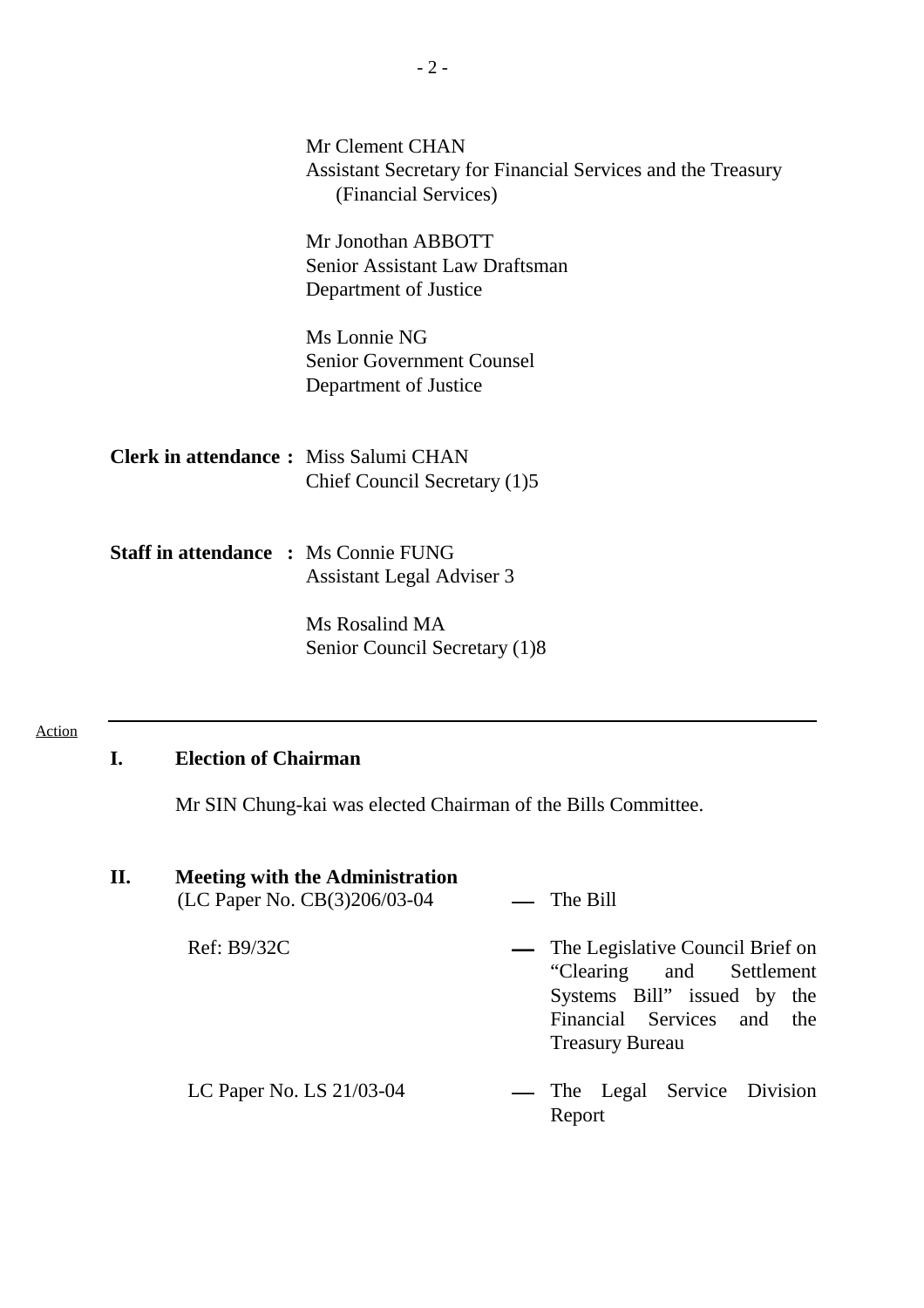| LC Paper No. CB(1)1284/03-04(01)   | — Background brief prepared by<br>Legislative Council<br>the<br>Secretariat                                               |
|------------------------------------|---------------------------------------------------------------------------------------------------------------------------|
| LC Paper No. $CB(1)1284/03-04(02)$ | - Powerpoint presentation<br>material provided<br>by<br>the<br>Administration                                             |
| LC Paper No. $CB(1)1284/03-04(03)$ | — Paper provided by<br>the<br>Administration on "Summary of<br>comments received and<br>the<br>Administration's response" |
| LC Paper No. $CB(1)1284/03-04(04)$ | — Paper provided by<br>the<br>Administration on "Proposed<br>discussion schedule"                                         |
| LC Paper No. $CB(1)1284/03-04(05)$ | — "Proposed meeting schedule"<br>from March to June 2004"<br>prepared by the Legislative<br>Council Secretariat)          |

2. The Bills Committee deliberated (Index of proceedings attached at **Appendix**).

Follow-up actions to be taken by the Administration

3. At the request of the Bills Committee, the Administration agreed to take the following actions -

- (a) To provide a paper summarizing the relevant parties' views it received before and after gazettal of the Bill and its responses, including the views on Part 5 of the Bill on "Offences".
- (b) To address members' concern about the possible role conflicts of the Hong Kong Monetary Authority (HKMA) as both the regulator and operator of clearing and settlement systems, the Administration was requested to provide information on the following items:
	- (i) The proposed arrangements for Chinese walls to be put in place for the clear division of the oversight and system operation duties undertaken by HKMA officers;
	- (ii) The checks and balances on HKMA's functions and powers under the Bill to monitor compliance of system operators, including itself, with the requirements under the Bill;
	- (iii) Whether HKMA, the operator of the Central Moneymarkets Unit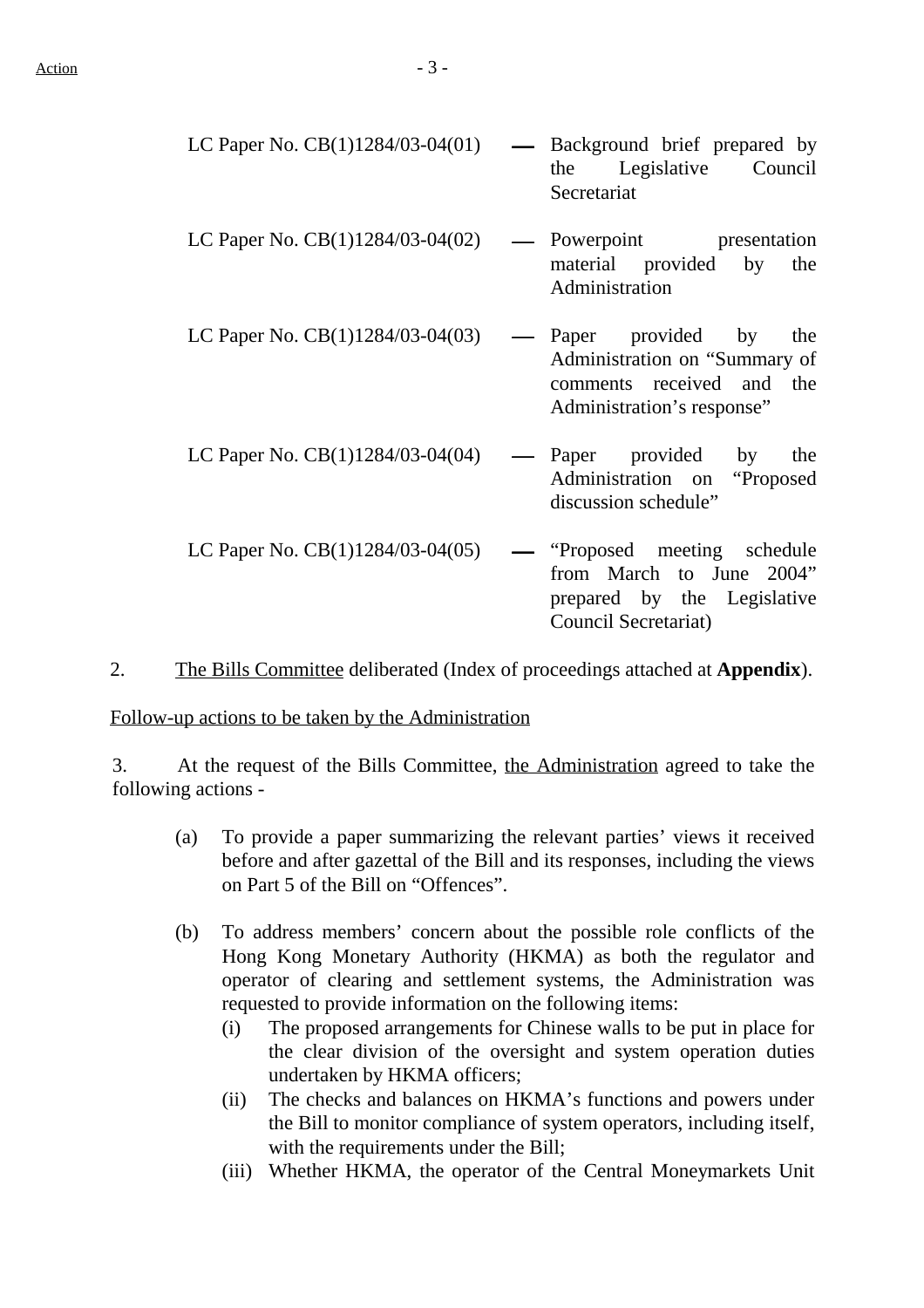and the Hong Kong Dollar Clearing House Automated Transfer System, would be subject to the same sanctions as other system operators if it failed to comply with the requirements under the Bill;

- (iv) Whether and how fairness and impartiality could be maintained in HKMA's oversight of the Hong Kong Interbank Clearing Limited (HKICL), given that HKMA maintained a 50% shareholding in HKICL; and
- (v) In connection with items (iii) and (iv) above, to provide information on overseas practices to illustrate whether it was an international practice for a clearing and settlement system regulator to be one of the system operators and/or shareholder of a clearing company, and whether the regulator concerned would be subject to the same sanctions as other system operators if it failed to comply with the relevant requirements.
- (c) To avoid regulatory overlap between HKMA and the Securities and Futures Commission, the Administration was invited to set out the relevant arrangements in the form of a Memorandum of Understanding.

(*Post-meeting note:* The information provided by the Administration on paragraph 3(a) was circulated to members vide LC Paper No. CB(1)1376/03- 04(01) on 24 March 2004. The Administration's response to paragraph 3(b) and (c) was circulated to members vide LC Paper No. CB(1)1376/03-04(02) on 25 March 2004.)

#### Consultation with relevant organizations

4. The Bills Committee noted that the Administration had consulted the relevant organizations in the preparation of the Bill and received four written submissions after the Bill was gazetted on 28 November 2003. As agreed by the Bills Committee, the following organizations would be invited to give views on the Bill and/or meet with the Bills Committee at its meeting to be held on Thursday, 15 April 2004 at 2:30 pm:

- (a) Organizations which had been consulted by the Administration;
- (b) Organizations which had submitted views to the Administration; and
- (c) The Bank of China (Hong Kong) Limited.

5. As agreed by the Bills Committee, the Clerk would issue a circular to invite members to propose other relevant organizations, if any, for invitation of submissions on the Bill.

(*Post-meeting note*: On paragraph 4 above, invitation letters were issued to the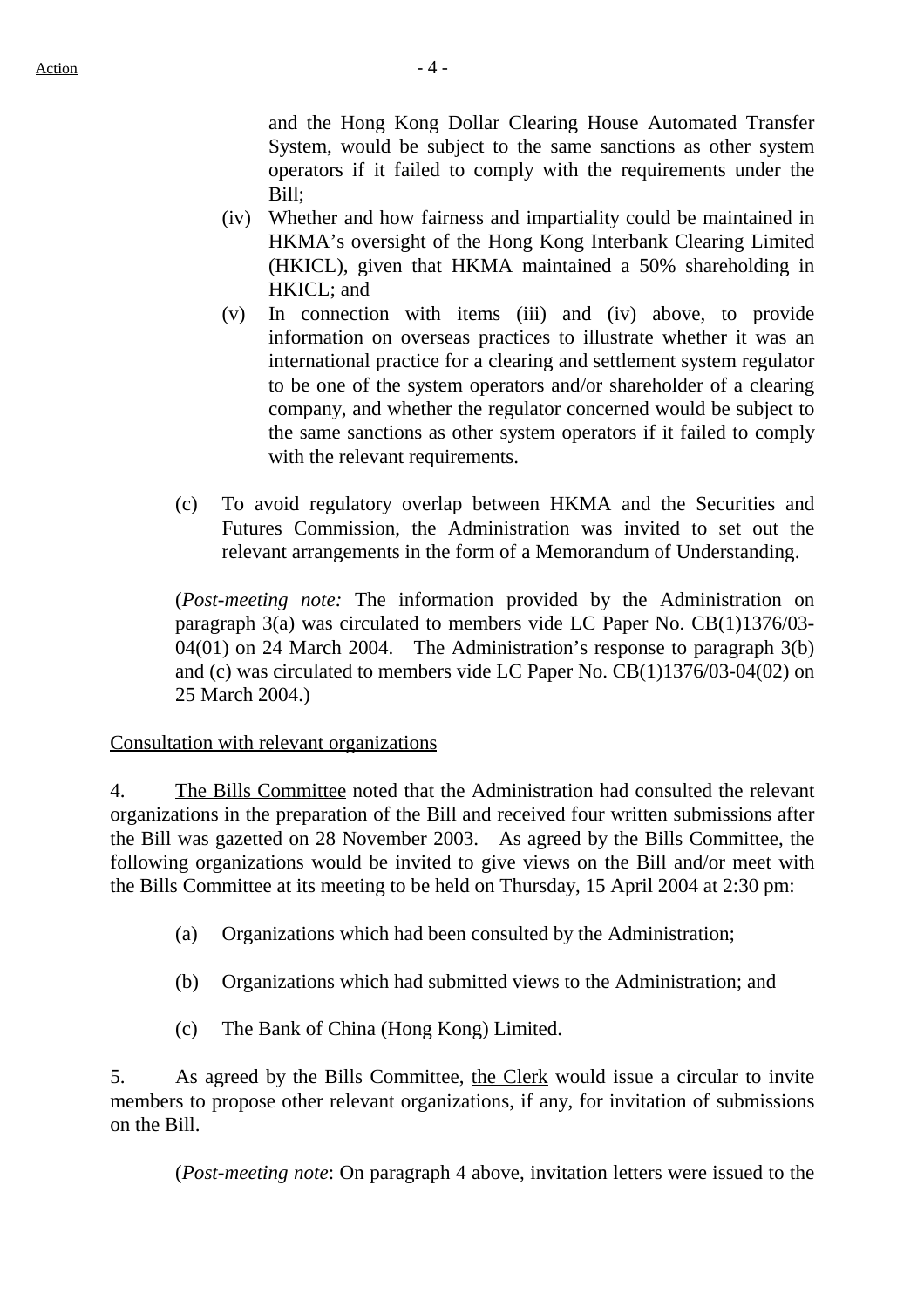15 organizations concerned on 19 March 2004. On paragraph 5 above, a circular (LC Paper No. CB(1)1330/03-04) was issued to members on 19 March 2004.)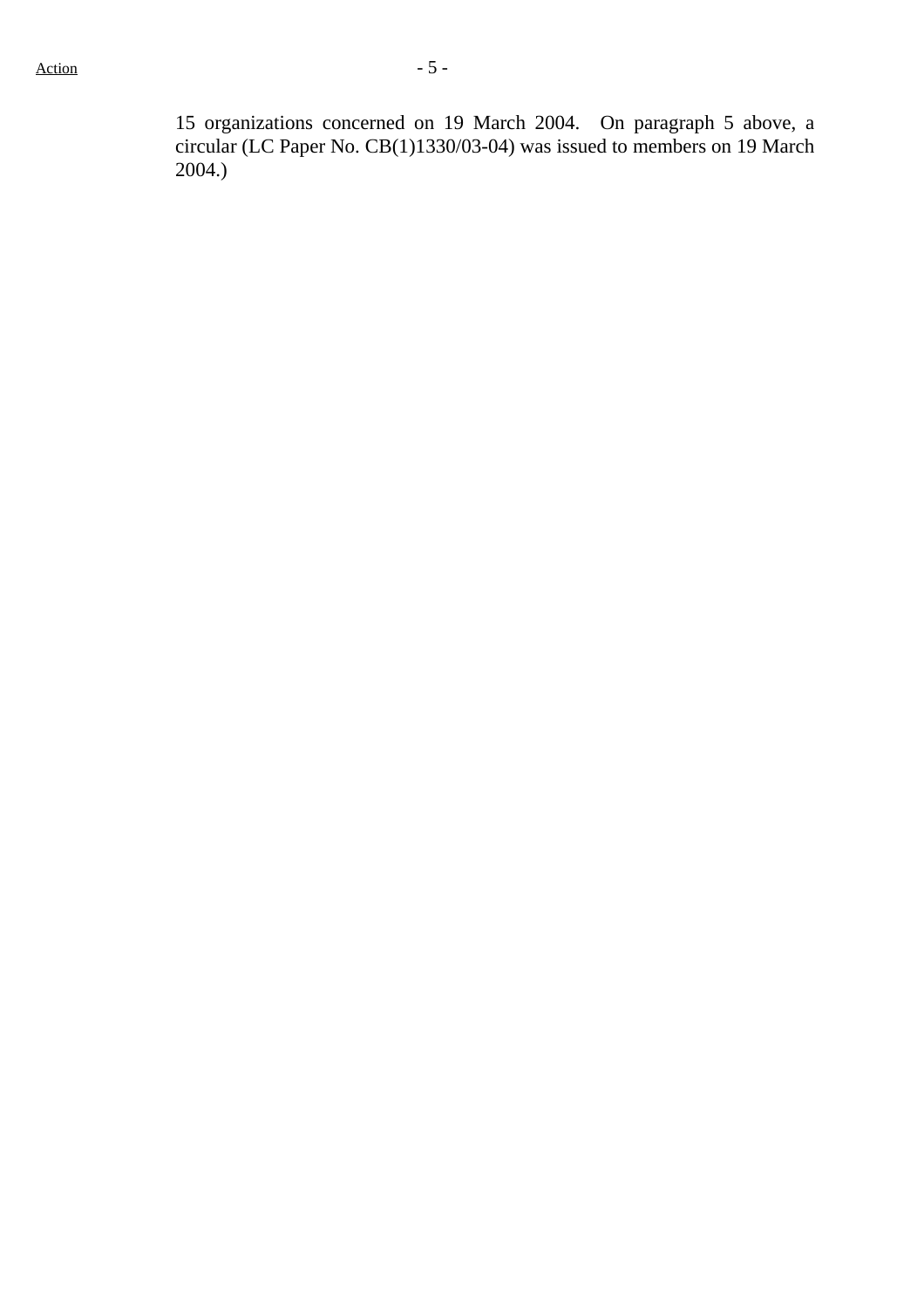#### Discussion schedule

6. The Bills Committee noted the proposed discussion schedule prepared by the Administration (LC Paper No. CB(1)1284/03-04(04)). Members accepted the Administration's proposal that meetings be convened on a weekly basis to facilitate the completion of the scrutiny of the Bill within the current legislative session.

#### Meeting schedule

7. The Bills Committee noted the proposed meeting schedule from March to June 2004 prepared by the Legislative Council Secretariat (LC Paper No. CB(1)1284/03- 04(05)). Members agreed that the tenth meeting of the Bills Committee be held on Monday, 31 May 2004 at 10:45 am, instead of on 28 May 2004 as originally proposed. The Bills Committee endorsed the meeting schedule as amended.

(*Post-meeting note*: The meeting schedule from March to June 2004 was issued to members vide LC Paper No. CB(1)1325/03-04 on 19 March 2004. As directed by the Chairman, the third meeting originally scheduled for 15 April 2004 was subsequently cancelled. A revised meeting schedule for April to June 2004 was issued to members vide LC Paper No. CB(1)1445/03-04 on 2 April 2004.)

8. The Chairman advised that the next meeting would be held on Friday, 26 March 2004 at 10:45 am.

#### **III. Any other business**

9. There being no other business, the meeting ended at 9:45 am.

Council Business Division 1 Legislative Council Secretariat 2 April 2004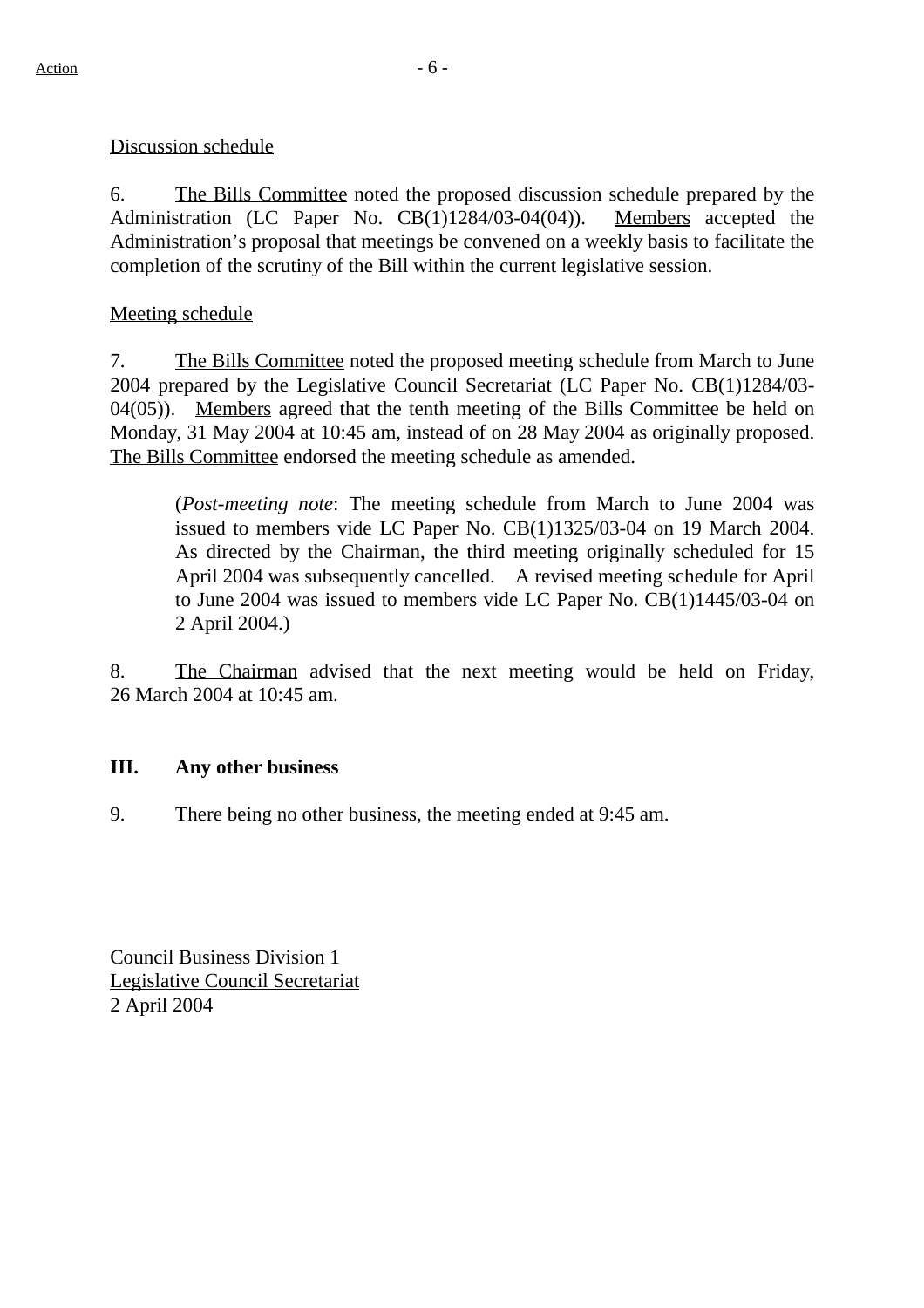## **Appendix**

### **Proceedings of the first meeting of the Bills Committee on Clearing and Settlement Systems Bill on Thursday, 18 March 2004, at 8:30 am in Conference Room A of the Legislative Council Building**

| <b>Time marker</b> | <b>Speaker</b>                                 | Subject(s)                                                                                                                                                                                                                                                                                                                                                               | <b>Action</b>                                                                                        |
|--------------------|------------------------------------------------|--------------------------------------------------------------------------------------------------------------------------------------------------------------------------------------------------------------------------------------------------------------------------------------------------------------------------------------------------------------------------|------------------------------------------------------------------------------------------------------|
|                    |                                                |                                                                                                                                                                                                                                                                                                                                                                          | <b>Required</b>                                                                                      |
| 000000-000040      | Dr David LI                                    | <b>Election of Chairman</b>                                                                                                                                                                                                                                                                                                                                              |                                                                                                      |
| 000041-000146      | Chairman                                       | Welcoming<br>and introductory<br>remarks                                                                                                                                                                                                                                                                                                                                 |                                                                                                      |
| 000147-001820      | Administration                                 | Briefing on the proposals under<br>Bill<br>with<br>the<br>aid<br>of<br>the<br>powerpoint presentation                                                                                                                                                                                                                                                                    |                                                                                                      |
| 001821-002407      | Chairman<br>Mr NG Leung-sing<br>Administration | Oversight role of the Hong<br>Kong Monetary<br>Authority<br>(HKMA) and measures to be<br>taken to ensure that operators of<br>designated<br>systems<br>would<br>comply with the requirement of<br>ensuring safety and efficiency<br>of the systems                                                                                                                       |                                                                                                      |
| 002408-003250      | Mr Henry WU<br>Administration                  | Whether the Bill would<br>(a)<br>provide<br><b>HKMA</b><br>with<br>additional powers in the<br>oversight of clearing and<br>settlement systems (CSSs)<br>Threshold for HKMA to<br>(b)<br>suspend or revoke<br>the<br>certificate of finality<br>Relevant<br>parties'<br>views<br>(c)<br>received<br>by<br>the<br>Administration before and<br>after gazettal of the Bill | Administration<br>to<br>provide the required<br>information<br>under<br>paragraph $3(a)$<br>$\sigma$ |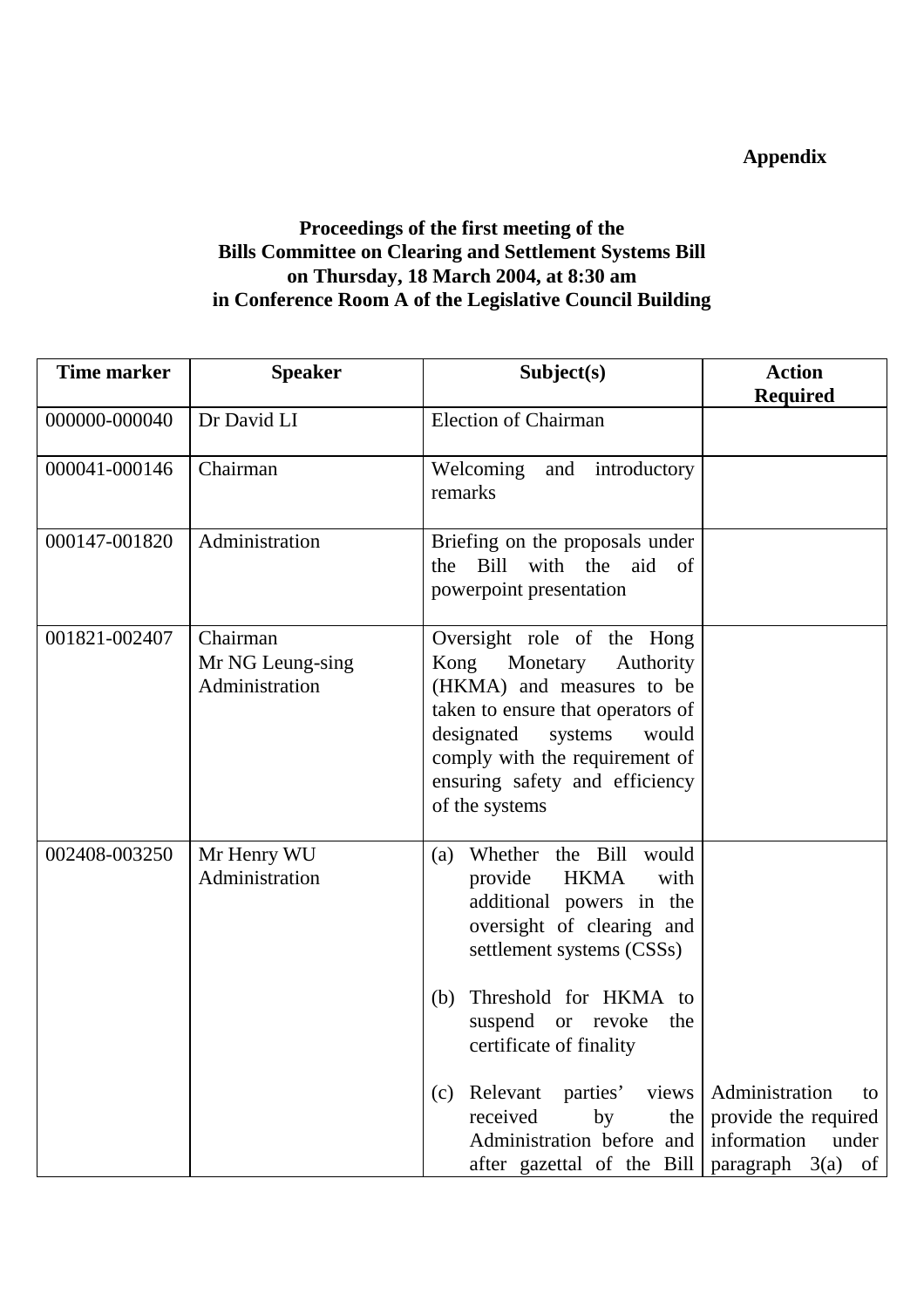| Time marker   | <b>Speaker</b>                |     | Subject(s)                                                                                                                                                                                                                                                                 | <b>Action</b><br><b>Required</b>                                                                          |
|---------------|-------------------------------|-----|----------------------------------------------------------------------------------------------------------------------------------------------------------------------------------------------------------------------------------------------------------------------------|-----------------------------------------------------------------------------------------------------------|
|               |                               |     | and the Administration's<br>responses<br>(d) Flexibility of the provisions<br>of the Bill to cater for the<br>addition of new CSSs for<br>different<br>currencies<br>in<br>future                                                                                          | the minutes                                                                                               |
| 003251-003915 | Mr Henry WU<br>Administration | (a) | offence<br>Whether<br>the<br>provisions under the Bill<br>were consistent with those<br><b>Banking</b><br>under<br>the<br>Ordinance (Cap. 155) and<br>the relevant legislation in<br>other jurisdictions;<br>the<br>views of system operators<br>on the offence provisions |                                                                                                           |
|               |                               |     | (b) Implications of the Bill on<br>HKMA's<br>manpower<br>requirement and licence<br>fees for banks                                                                                                                                                                         |                                                                                                           |
|               |                               | (c) | Mechanism for HKMA to<br>designate a CSS as a<br>"designated system" to be<br>subject<br>HKMA's<br>to<br>oversight                                                                                                                                                         |                                                                                                           |
|               |                               | (d) | Measures<br>avoid<br>to<br>regulatory overlap between<br>HKMA and the Securities<br>and Futures Commission                                                                                                                                                                 | Administration<br>to<br>take<br>follow<br>up<br>actions<br>under<br>paragraph $3(c)$<br>of<br>the minutes |
|               |                               |     |                                                                                                                                                                                                                                                                            |                                                                                                           |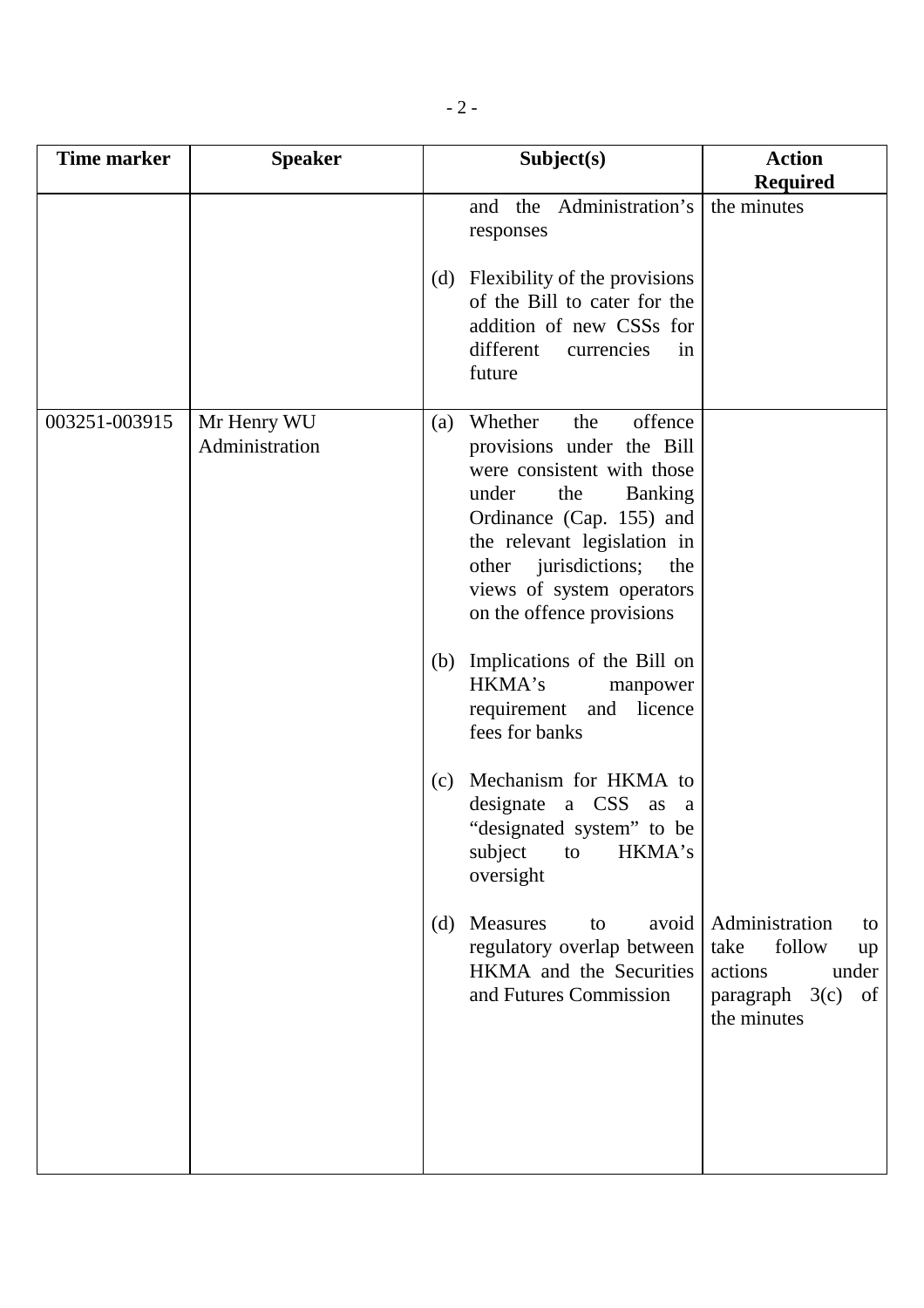| <b>Time marker</b> | <b>Speaker</b>                                | Subject(s)                                                                                                                                                                                                                                    | <b>Action</b>                                                                                                   |
|--------------------|-----------------------------------------------|-----------------------------------------------------------------------------------------------------------------------------------------------------------------------------------------------------------------------------------------------|-----------------------------------------------------------------------------------------------------------------|
|                    |                                               |                                                                                                                                                                                                                                               | <b>Required</b>                                                                                                 |
| 003916-004921      | Mr Abraham SHEK<br>Administration<br>Chairman | Possible role conflicts of<br>(a)<br><b>HKMA</b><br>both<br>the<br>as<br>regulator and operator of<br>CSSs<br>and<br>overseas<br>practices in this respect<br>(Appendix II of LC Paper<br>No. $CB(1)1284/03-04(01))$                          |                                                                                                                 |
|                    |                                               | offence<br>Whether<br>the<br>(b)<br>provisions under the Bill<br>were necessary given that<br>similar provisions<br>were<br>provided in the Banking<br>Ordinance                                                                              |                                                                                                                 |
| 004922-005330      | Mr Henry WU<br>Chairman<br>Administration     | Whether it is an international<br>practice for a CSS regulator to<br>be one of the system operators<br>and/or shareholder of a clearing<br>company (Appendix II of LC<br>Paper<br>$CB(1)1284/03$ -<br>No.<br>04(01)                           | Administration<br>to<br>provide the required<br>information<br>under<br>paragraph $3(b)(v)$ of<br>the minutes   |
| 005331-005947      | Mr Abraham SHEK<br>Administration<br>Chairman | Historical background for<br>(a)<br>HKMA's joint holdings of<br>Kong<br>Interbank<br>Hong<br>Clearing Limited (HKICL)<br>Hong<br>Kong<br>with<br>the<br><b>Association of Banks</b><br>HKMA's role in market<br>(b)<br>development<br>through | Administration<br>to<br>provide the required<br>information<br>under<br>3(b)(iv)<br>paragraph<br>of the minutes |
|                    |                                               | shareholdings in HKICL                                                                                                                                                                                                                        |                                                                                                                 |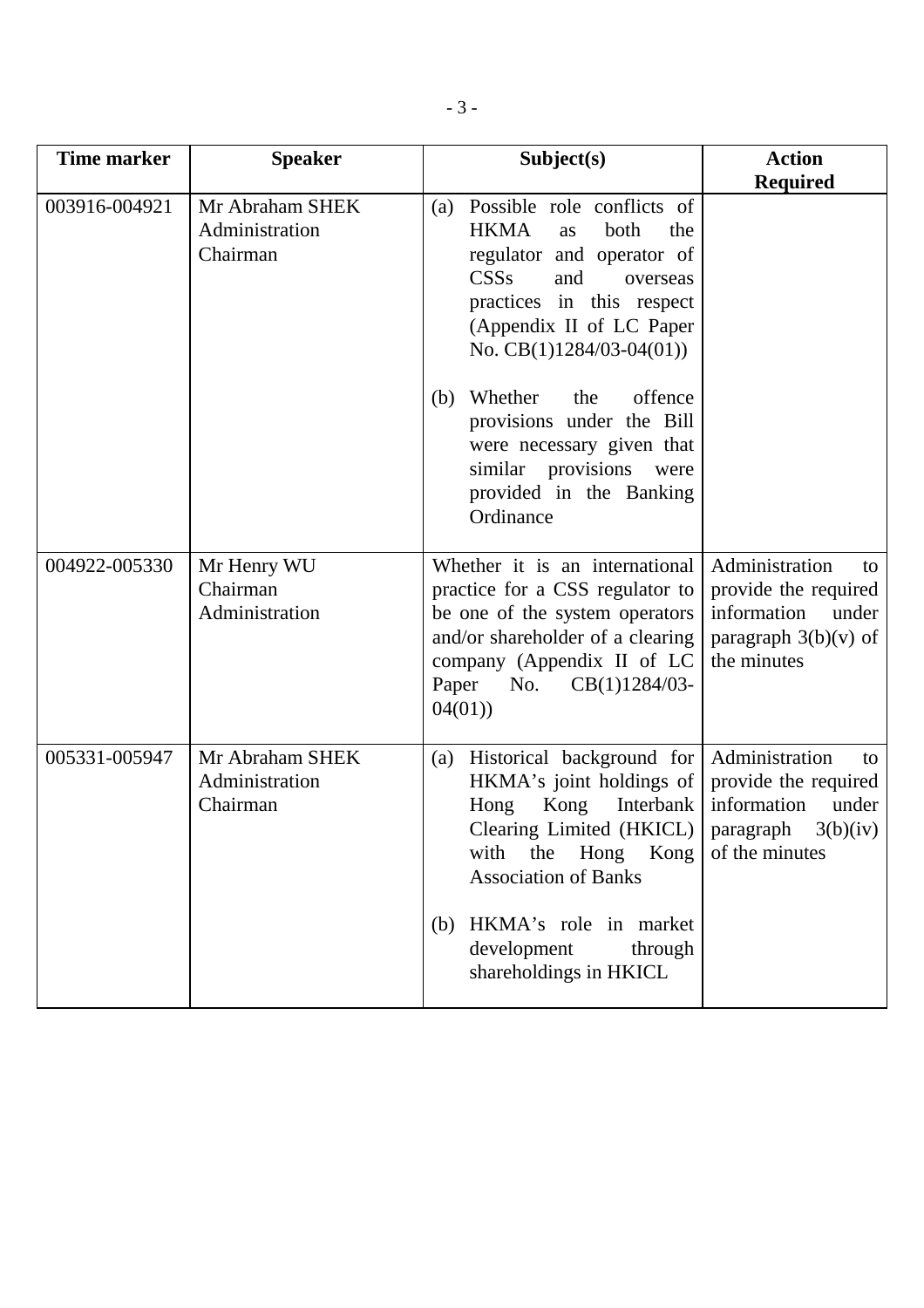| <b>Time marker</b> | <b>Speaker</b>                                                          | Subject(s)                                                                                                                                                                                                                                                                                                                          | <b>Action</b><br><b>Required</b>                                                                                                         |
|--------------------|-------------------------------------------------------------------------|-------------------------------------------------------------------------------------------------------------------------------------------------------------------------------------------------------------------------------------------------------------------------------------------------------------------------------------|------------------------------------------------------------------------------------------------------------------------------------------|
| 005948-010626      | Chairman<br>Mr Abraham SHEK<br>Mr NG Leung-sing<br>Mr Henry WU          | of<br>Summary<br>comments<br>(a)<br>received<br>and<br>the<br>Administration's response<br>(LC)<br>No.<br>Paper<br>$CB(1)1284/03-04(03))$                                                                                                                                                                                           |                                                                                                                                          |
|                    |                                                                         | Invitation for submissions<br>(b)<br>with<br>and<br>meeting<br>deputations                                                                                                                                                                                                                                                          | Clerk to take action<br>under<br>agreed<br>as<br>paragraphs 4 and 5<br>of the minutes                                                    |
| 010627-011005      | Chairman<br>Clerk<br>Mr Henry WU<br>Mr Abraham SHEK<br>Mr NG Leung-sing | discussion<br>Proposed<br>(a)<br>schedule provided by the<br>Administration (LC Paper<br>No. $CB(1)1284/03-04(04))$                                                                                                                                                                                                                 |                                                                                                                                          |
|                    | Administration                                                          | Proposed meeting schedule<br>(b)<br>from March to June 2004<br>prepared by the LegCo<br>Secretariat (LC Paper No.<br>$CB(1)1284/03-04(05))$                                                                                                                                                                                         |                                                                                                                                          |
| 011006-011057      | Chairman<br>Mr Abraham SHEK                                             | for<br>Proposed<br>arrangements<br>Chinese walls to be put in place<br>for the clear division of the<br>oversight and system operation<br>duties undertaken by HKMA<br>officers                                                                                                                                                     | Administration<br>to<br>provide the required<br>information<br>under<br>paragraph $3(b)(i)$ of<br>the minutes                            |
| 011058-011708      | Chairman<br>Administration<br>Mr NG Leung-sing<br>Mr Abraham SHEK       | HKMA,<br>Whether<br>the<br>(a)<br>operator of the Central<br>Moneymarkets Unit and the<br>Hong<br>Kong<br>Dollar<br><b>Clearing House Automated</b><br>Transfer System, would be<br>subject<br>to<br>the<br>same<br>sanctions as other system<br>operators if it failed to<br>with<br>comply<br>the<br>requirements<br>the<br>under | Administration<br>to<br>provide the required<br>information<br>under<br>$paragraph \quad 3(b)(iii)$<br>and $(v)$<br>of<br>the<br>minutes |